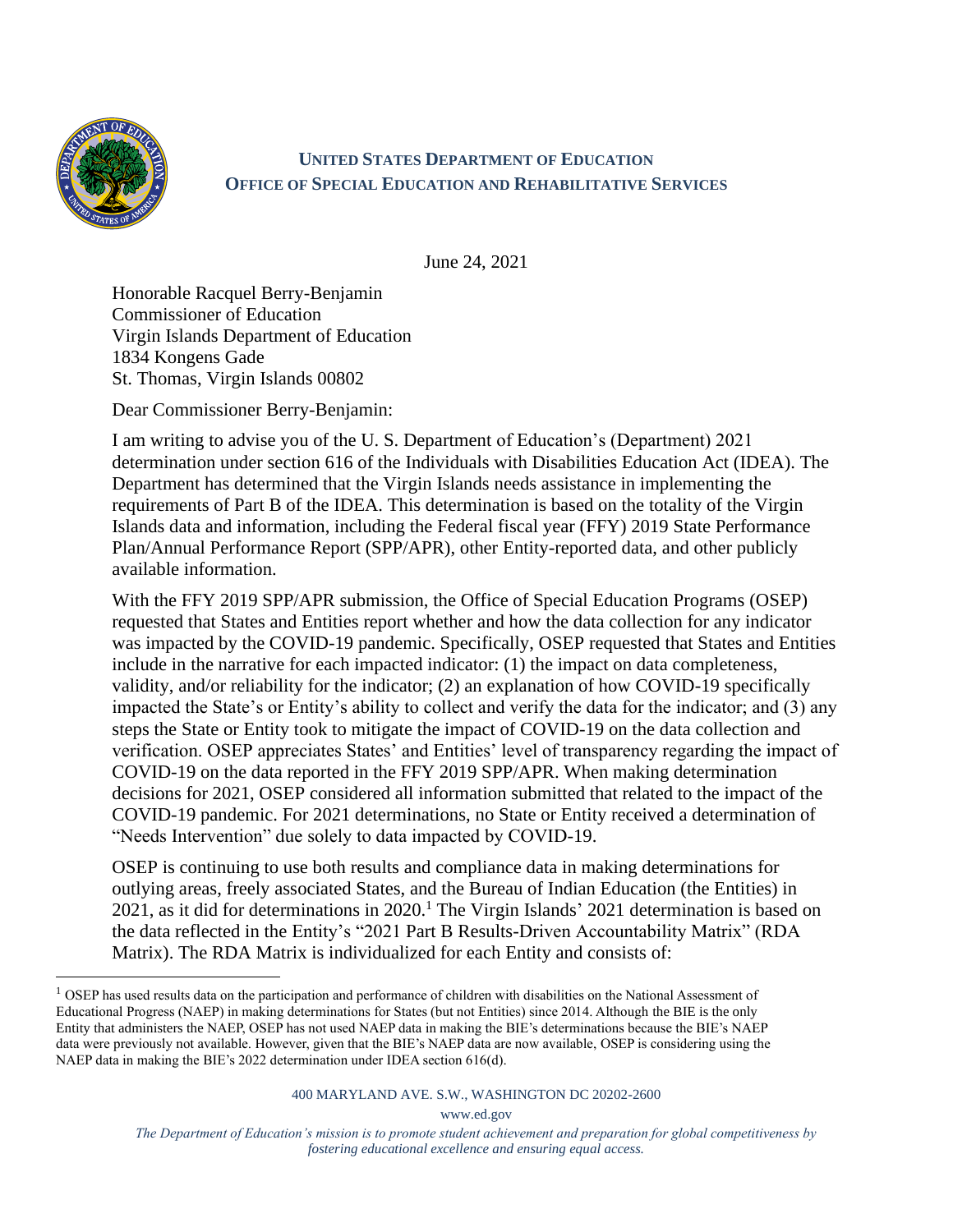- (1) a Compliance Matrix that includes scoring on Compliance Indicators and other compliance factors;
- (2) a Results Matrix that includes scoring on Results Elements;
- (3) a Compliance Score and a Results Score;
- (4) an RDA Percentage based on both the Compliance Score and the Results Score; and
- (5) the Entity's Determination.

The RDA Matrix is further explained in a document, entitled "How the Department Made Determinations under Section 616(d) of the Individuals with Disabilities Education Act in 2021: Freely Associated States, Outlying Areas, and the Bureau of Indian Education-Part B" (HTDMD).

The specifics of the determination procedures and criteria are set forth in the HTDMD and reflected in the RDA Matrix for the Virgin Islands. In making Part B determinations in 2021, OSEP used results data related to:

- (1) the percentage of CWD who graduated with a regular high school diploma; and
- (2) the percentage of CWD who dropped out.

You may access the results of OSEP's review of the Virgin Islands' SPP/APR and other relevant data by accessing the EMAPS SPP/APR reporting tool using your Entity-specific log-on information at [https://emaps.ed.gov/suite/.](https://emaps.ed.gov/suite/) When you access your Entity's SPP/APR on the site, you will find, in applicable Indicators 1 through 16, the OSEP Response to the indicator and any actions that the Entity is required to take. The actions that the Entity is required to take are in the "Required Actions" section of the indicator.

It is important for you to review the Introduction to the SPP/APR, which may also include language in the "OSEP Response" and/or "Required Actions" sections.

You will also find all of the following important documents saved as attachments:

- (1) the Virgin Islands RDA Matrix;
- (2) the HTDMD document;
- (3) a spreadsheet entitled "2021 Data Rubric Part B," which shows how OSEP calculated the Virgin Islands' "Timely and Accurate State-Reported Data" score in the Compliance Matrix; and
- (4) a document entitled "Dispute Resolution 2019-2020," which includes the IDEA section 618 data that OSEP used to calculate the Virgin Islands' "Timely State Complaint Decisions" and "Timely Due Process Hearing Decisions" scores in the Compliance Matrix.

As noted above, the Virgin Islands' 2021 determination is Needs Assistance. A State's or Entity's 2021 RDA Determination is Needs Assistance if the RDA Percentage is at least 60% but less than 80%. A State's or Entity's determination would also be Needs Assistance if its RDA Determination percentage is 80% or above but the Department has imposed Specific Conditions on the State's or Entity's last three IDEA Part B grant awards (for FFYs 2018, 2019, and 2020), and those Specific Conditions are in effect at the time of the 2021 determination. While the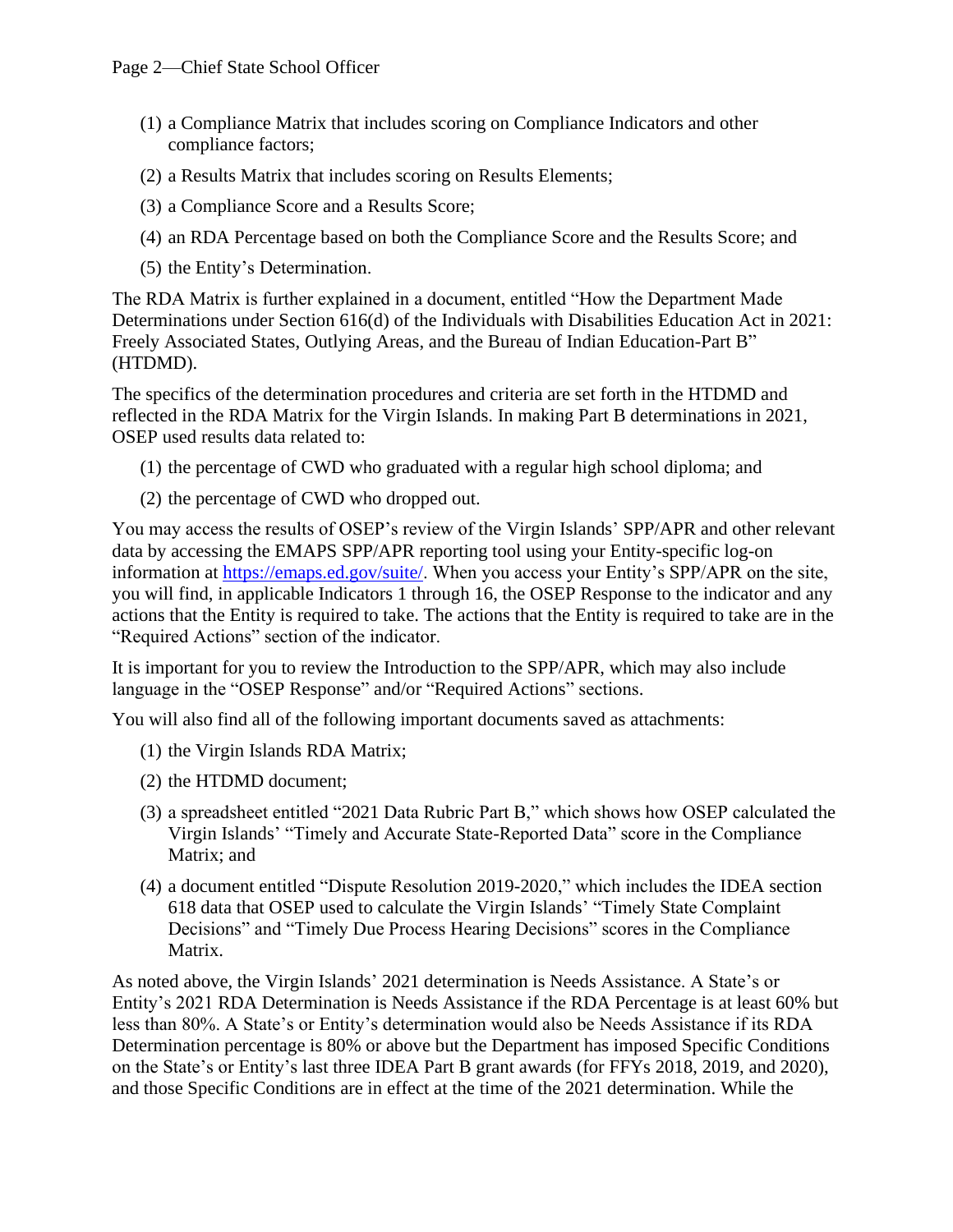Virgin Islands' RDA percentage is 52.5%, for 2021 determinations, the Department is issuing a determination of "Needs Assistance" instead of "Needs Intervention" given that the Virgin Islands' low RDA percentage is directly attributable to the Virgin Islands' FFY 2019 SPP/APR assessment data, which were directly impacted by the COVID-19 pandemic as explained further below.

Specifically, the Virgin Islands was unable to collect valid and reliable assessment data because it was not able to administer its reading/language arts and mathematics assessments in FFY 2019 as a result of the COVID-19 pandemic. Therefore, the Virgin Islands was unable to report data on the participation of children with disabilities in the general statewide assessment and this element of the Results Matrix could not be scored. In addition, because Virgin Islands does not administer the National Assessment of Educational Progress (NAEP), the Virgin Islands could only be scored on the exiting data elements of the Results Matrix. Therefore, its results matrix score of 0% is based on two elements whereas the results component of the Virgin Islands' 2020 determination was based on four elements. Given the impact of the COVID-19 pandemic on the Virgin Islands' assessment data, including the effect on the Virgin Islands' results score due to the lack of assessment data and NAEP data, OSEP is issuing its determination for the Virgin Islands to be "Needs Assistance."

The Department will continue the Specific Conditions on the Virgin Islands' FFY 2021 IDEA Part B grant award as part of the Department-wide Specific Conditions imposed on all Departmental grants awarded to the Virgin Islands. The specific reporting requirements and other required actions will be described in OSEP's FFY 2021 IDEA Part B grant award documents.

States and Entities were required to submit Phase III Year Five of the SSIP by April 1, 2021. OSEP appreciates the Virgin Islands' ongoing work on its SSIP and its efforts to improve results for students with disabilities. We have carefully reviewed and responded to your submission and will provide additional feedback in the upcoming weeks. Additionally, OSEP will continue to provide technical assistance with the Virgin Islands as it implements the SSIP, which is due on February 1, 2022.

As a reminder, the Virgin Islands must report annually to the public, by posting on its agency's website, the performance of each local educational agency (LEA) located in the Virgin Islands on the targets in the SPP/APR as soon as practicable, but no later than 120 days after the Virgin Islands' submission of its FFY 2019 SPP/APR. In addition, the Virgin Islands must:

- (1) review LEA performance against targets in the Virgin Islands' SPP/APR;
- (2) determine if each LEA "meets the requirements" of Part B, or "needs assistance," "needs intervention," or "needs substantial intervention" in implementing Part B of the IDEA;
- (3) take appropriate enforcement action; and
- (4) inform each LEA of its determination.

Further, the Virgin Islands must make its SPP/APR available to the public by posting it on its agency's website. Within the upcoming weeks, OSEP will be finalizing an Entity Profile that: